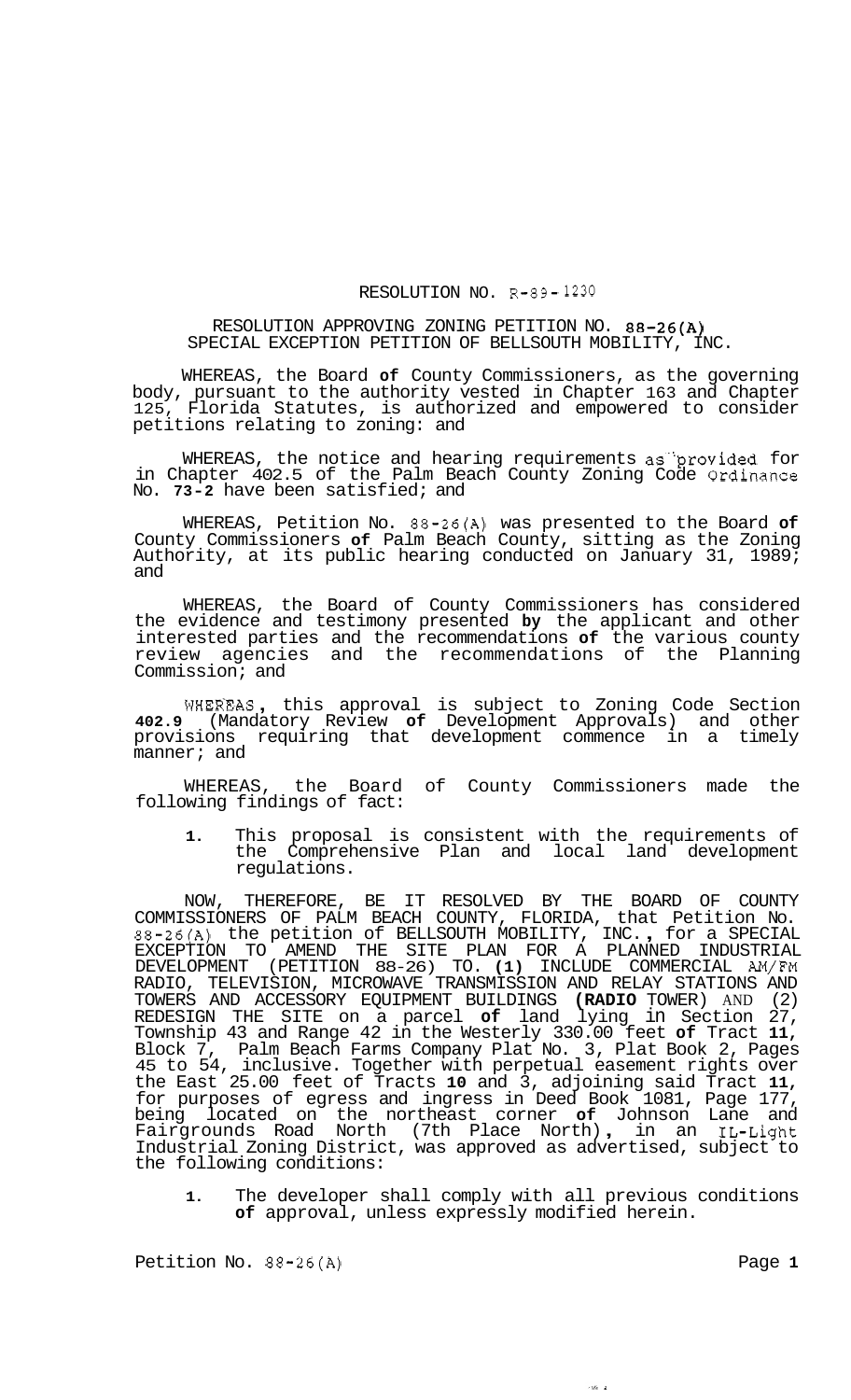- **2.** Prior to certification, the site plan shall be amended to indicate:
	- a. Required total number of trees for Parcel Number **4;** and
	- b. Location of the cabbage palm, slash pine, and oak to be preserved/relocated on site; and
	- c. Required twenty-five (25) foot access dimension.
- **3.** Simultaneously with Site Plan Review Committee application, the petitioner shall submit in duplicate a cross-access agreement across Parcel **3,** to be accepted and approved by the County Attorney.
- **4.** Prior to the issuance of a Building Permit the property owner shall record the proposed plat thru the Office of the County Engineer.
- **5.** The petitioner shall pay a Fair Share Fee in the amount and manner required by the "Fair Share Contribution for Road Improvements Ordinance" as it presently exists or as it may from time to time be amended. The Fair Share Fee for this project presently is **\$54.00 (2** trips **X \$26.79** per trip).
- **6.** Prior to site plan certification, the petitioner shall obtain approval of the breakpoint calculations for the antenna, as required by Zoning Code Section **500.10**  (Commercial AM/FM Radio, Television, Microwave, Transmission Relay Towers and Accessory Equipment and Buildings) subject to approval by the Building Division **of** Palm Beach County.
- *7.* Failure to comply with any conditions of approval may result in the denial or revocation of a building permit; the issuance of a stop work order; the denial of a Certificate of Occupancy on any building or structure; or the denial or revocation of any permit or approval for any developer-owner, commercial-owner, lessee, or user of the subject property. Appeals from such action may be taken to the Palm Beach County Board of Adjustment or as otherwise provided in the Palm Beach County Zoning Code.